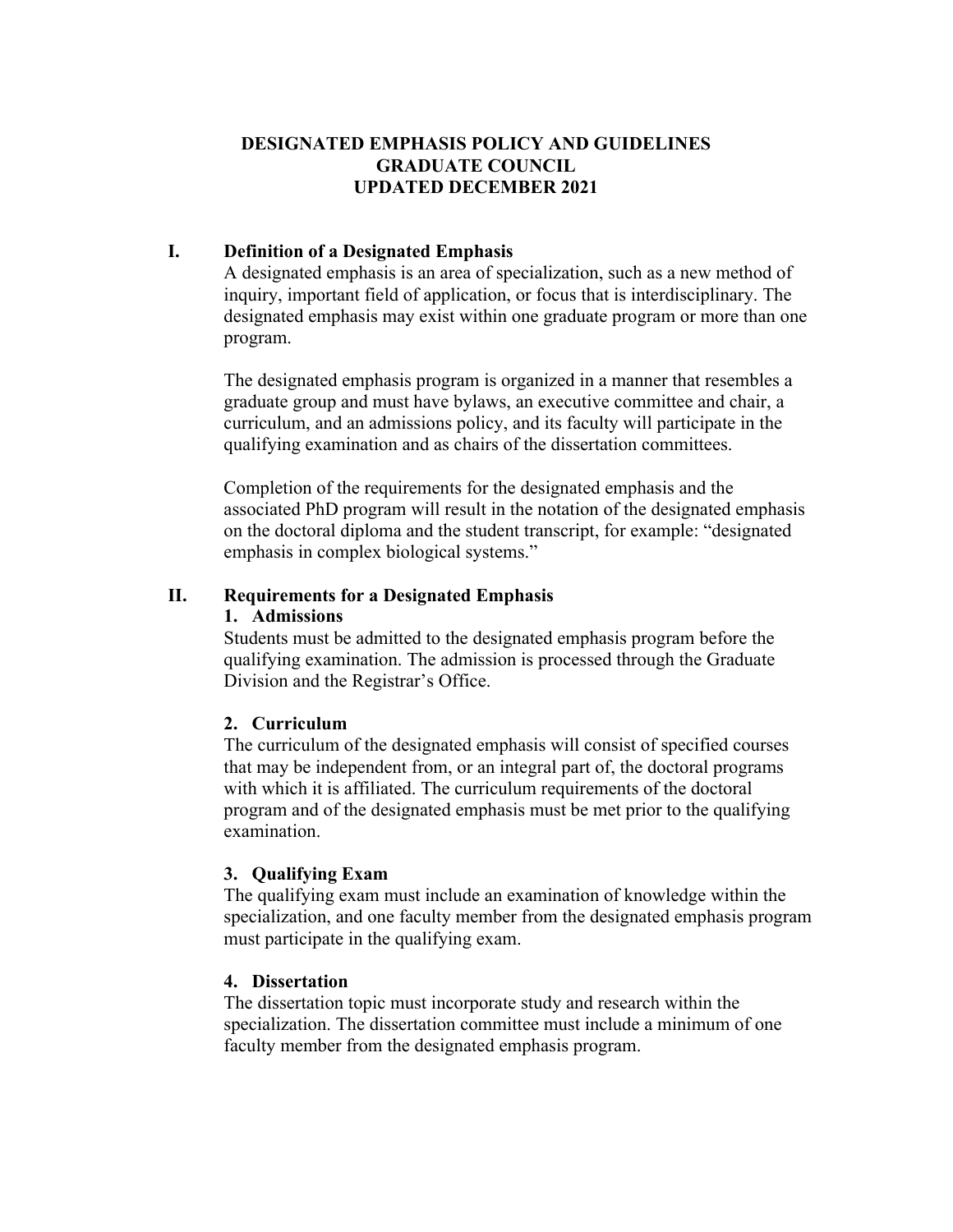# **5. Program Evaluation**

The evaluation of the designated emphasis will be conducted through Graduate Council review.

## **6. Approval Process**

Faculty members submit a proposal for a designated emphasis, which is reviewed and approved by the Graduate Council. Any substantive changes to the designated emphasis must be submitted to the Graduate Council for approval.

## **III. Proposal Guidelines for the Creation of a Designated Emphasis**

Faculty considering development of a new designated emphasis should agree on a definition and description and meet with the graduate dean and associate dean to discuss the nature of the designated emphasis, the mechanism and format for proposal preparation, and the review process.

## **1. Description of the Designated Emphasis**

- a. Provide a description of the academic rationale for the designated emphasis, including recent developments in the field, and the importance of the designated emphasis to students and faculty.
- b. A list of the affiliated doctoral programs that agree to promote the designated emphasis option for their students and whose directors endorse the designated emphasis.

# **2. Requirements for the Designated Emphasis**

Describe the criteria used to determine admission. Describe the curricula, qualifying examination requirements, dissertation requirements, and the designated emphasis conferral process. Provide course descriptions for core courses and list electives. Describe the impact of the designated emphasis on time to degree completion.

### **3. Graduate Group Administration**

Provide a description of how the designated emphasis will be administered and the resources available, such as staff support, student support, and available facilities. List the chair and executive committee of the participating graduate groups. Describe the structure for student advising and the appointment of faculty to the qualifying examination and the dissertation committees.

# **4. Appendices**

- a. Bylaws of the designated emphasis graduate group
- b. Letter of endorsement from the graduate program director of each participating doctoral program and selected letters from faculty who agree to participate in the designated emphasis